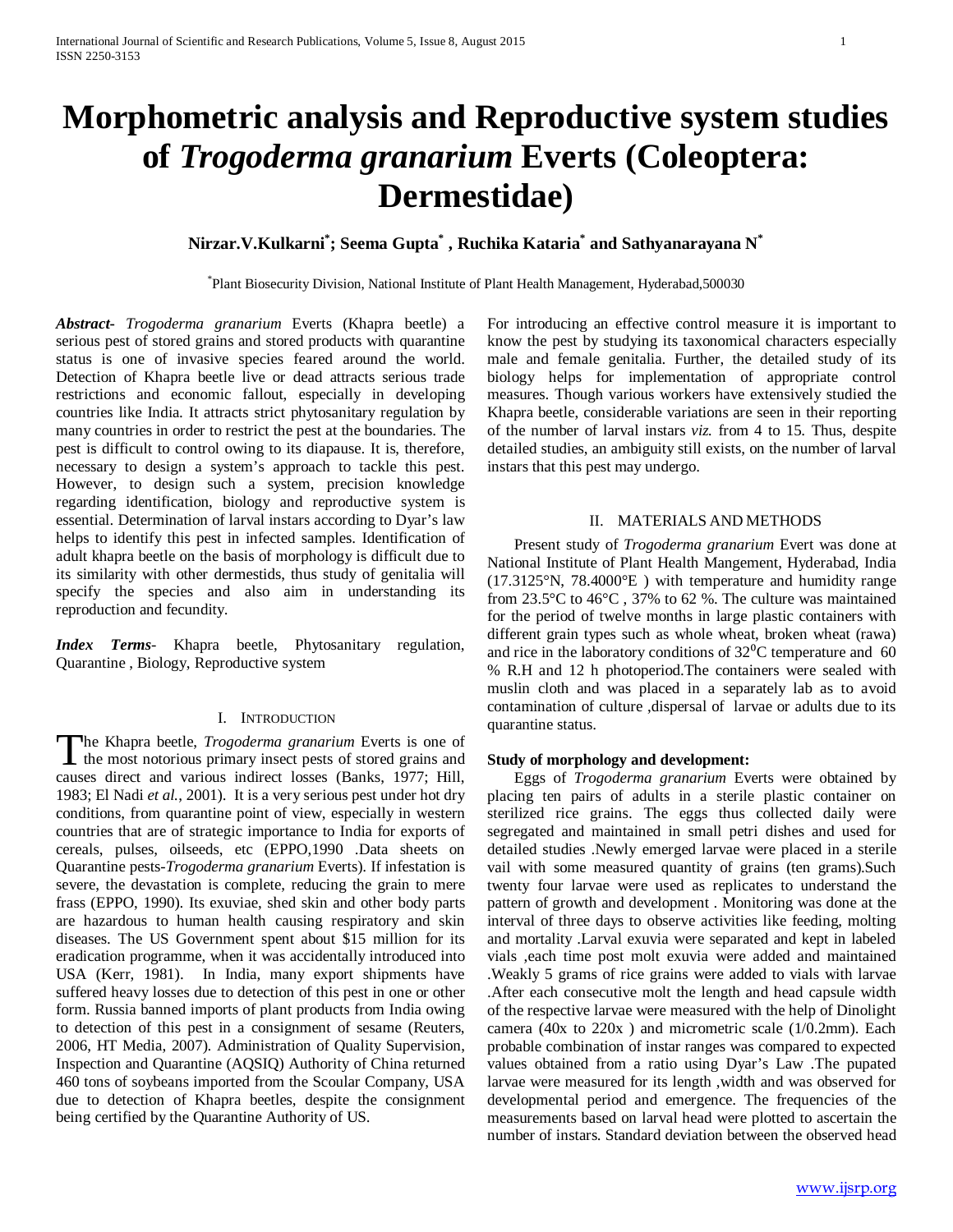width and length of the larvae was calculated by SPSS software and variance and difference were calculated by one way ANOVA by using Star software.

#### **Study of Adults Reproductive system :**

 The newly emerged adults from the observation set were dissected with an insulin syringe (8mm) needle size ,on a glass slide in saline solution (0.9% NaCl).Abdomen of the adult insect were exposed so as to observe the reproductive system which was then separated to observe the reproductive system ,which was further dehydrated with ascending grades of alcohol, clearing the tissue by using xylene and finally fixing in DPX . Micrometry of external and internal genitalia was done by using ocular micrometer and photographed by Optica vision light 2.12 ( microscopy digital USB camera) under 40 X through a compound microscope.

#### III. RESULTS

 The development of *Trogoderma granarium* Everts along with adult genitalia is studied under the laboratory conditions. The larvae were active and no larvae diapuase observed during the period of the study .Further, it was noticed that initial instars of the grub were secondary feeders and the primary nature of feeding was developed somewhere near the beginning of an end of the third instar. The adult khapra beetle have wings, but apparently do not fly and feed very little.

#### **Life cycle of** *Trogoderma granarium* **Everts:**

#### **Fecundity:**

 Copulation took place in 2 or 3 days after adult emergence .Pre-oviposition period was 4 days and average 58 number of eggs was laid by a mated female .The eggs were laid loosely and singly in the frass of wheat grains for a period of 3-5 days. Female *Trogoderma granarium* Everts mated for 4-5 times and the number of eggs laid decreases with the consecutive number of mating.

#### **Longevity:**

 The adult longevity was 7 to 10 days on an average respectively in case of males and females. The entire life cycle was completed within 45 to 50 days. There is an average of 7 to 8 generations in a year**.**

#### 1. Egg:

The eggs are milky white, turning pale yellowish with age (Fig.a). They are cylindrical in shape, one end is rounded and the other is pointed. On an average, they measured about 0.68 mm (0.633 mm to 0.733 mm) in length and 0.25 mm (in the range of 0.233 mm to 0.267 mm) in width. In the controlled conditions, of the laboratory, the incubation period was of 5 days. The eggs developed yellowish markings towards the end of incubation period. All Eggs hatched from fifth day to seventh day of laying. The larvae showed 5- 7 moultings in development process from first to fifth instar.

2. Larvae :

The length ,head capsule width and duration of each instar ,after every successive molt were measured and recorded (Table 1 and represented in Graph 1 and 2).The principles of Dyar's Law were applied to the recorded values of head capsule to calculate and assure the larval instar.

#### 2.a . First instar larvae (fig b):

 The first instar grubs are approximately 1.099 mm (in the range of 0.8 to 1.233 mm) long and 0.33 mm (in the range of 0.233 to 0.633 mm) wide. Hairs originating from the last abdominal segment covered most of the body length. Grubs are uniformly yellowish white, except head. The head capsule measures 0.186 mm wide ( in the range of 0.1 mm to 0.267 mm) and 0.111 mm long (in the range of 0.067 mm to 0.167 mm). The duration of first instar grub was 1 to 2 days with an average of 1.6 days.

#### 2.b. Second instar larvae (fig c) :

 The larvae are yellowish in colour and measures 1.749 mm long in the range of 1.233 mm to 2.110 mm while the width was 0.485 mm in the range of 0.33 mm to 0 .933 mm. The head capsule is 0.343 mm wide (in the range of 0.267 mm to 0.467 mm) and  $0.173$  mm long (in the range of  $0.1$  mm to  $0.267$  mm). The duration of this instar is 2 to 3 days with an average duration of 2.7 days.

#### 2.c. Third instar larvae (fig d):

 Third instar grubs yellowish golden coloured. They measures on an average 2.453 mm in length (in the range of 2.110 mm to 3.111 mm) and 0.669 mm in width (in the range of 0.5 mm to 0.967 mm). The head capsule is 0.550 mm wide (in the range of 0.433 mm to 0.733 mm) and 0.297 mm long (in the range of 0.267 to 0.467mm). The grubs appear golden brown or red brown and their bodies are distinctively bearing profuse and characteristic hair. The total duration of this stage is 7 to 8 days, with average of 7.5 days.

#### 2.d. Fourth instar larvae (fig e):

 Grubs of fourth instar are 4.111 mm long and 0.858 mm wide in the ranges of  $3.111 - 4.333$  mm and  $0.667 - 1.2$  mm respectively. The head capsule is 0.855 mm wide and 0.584 mm long in the range of 0.733– 0.933 mm and 0.4 – 0.667 mm respectively. The grubs became darker in their colour as they grow . Fourth instar larval duration is on an average 9.6 days, the minimum being 9 and the maximum being 10 days.

#### 2.e. Fifth instar larvae (fig f):

 The grubs are 5.733 mm long in the range of 4.333 mm to 6.2 mm. The body width is 1.413 mm in the range of 1.2 mm to 1.733 mm. The head capsule is 0.978 mm wide (in the range of 0.933 mm to 1.333 mm) and its length on an average is 0.615 mm in the range of 0.533 mm to 0.8 mm. The tail made up of hair was drastically shortened upto this period. The duration is on average 10.5 days with minimum of 10 days and maximum being 11 days.

 The total larval period on an average from first to fifth instar is 31.7 days in the range of 29 to 34 days. The duration of later instars progressively increased in comparison with earlier instars (graph 2).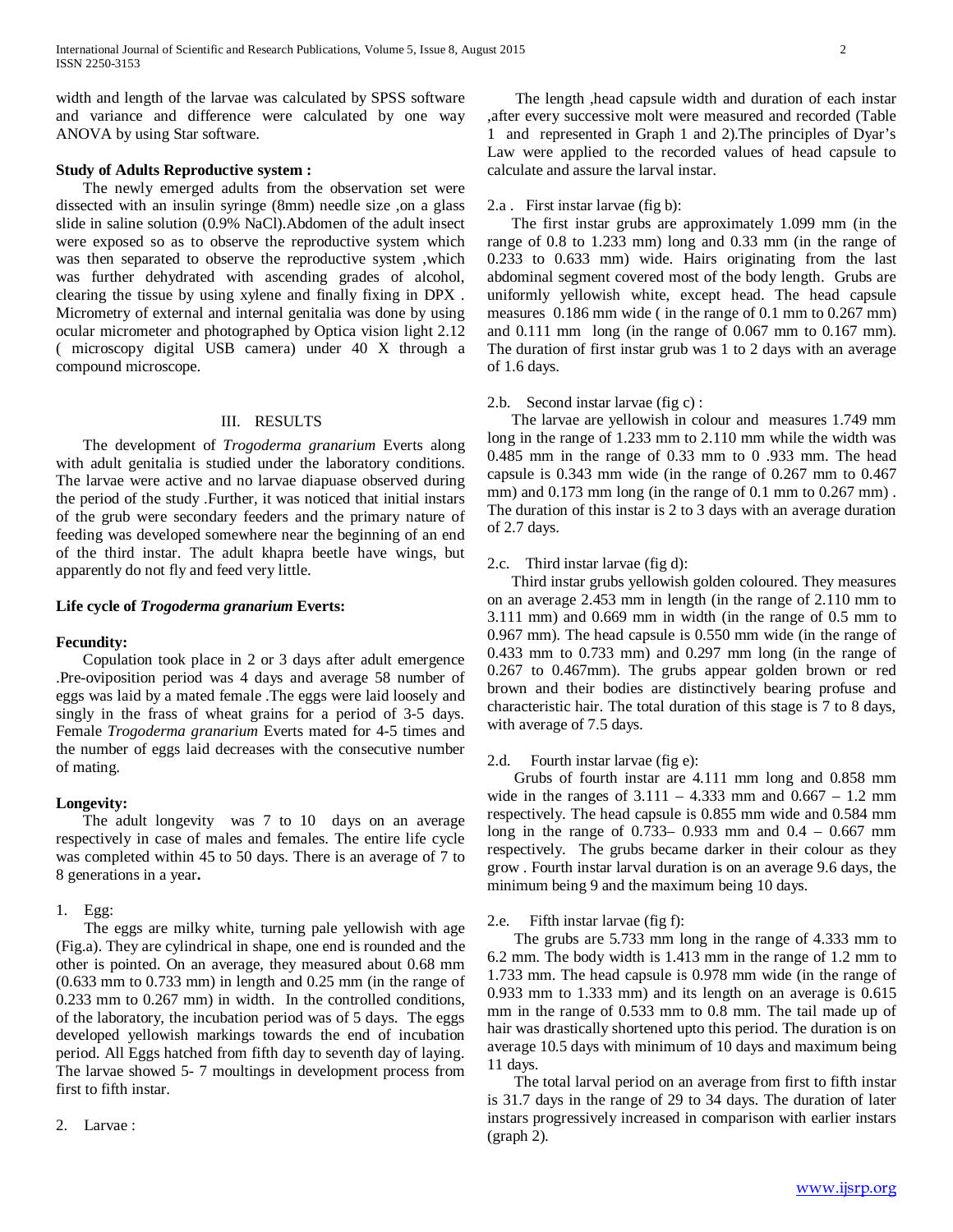#### 3. Pupa (fig g and h):

 Exarate type of pupae is observed with distinctly segmented body. The female pupae is comparatively larger than the males and easily distinguished .On an average the female and male pupa measured 5.3 mm ,3.9 mm in lenght and 0.233 mm, 0.267 mm in width respectively. The Pupal duration is approximately 5 days.

#### 4. Adults (fig i and j):

 Adults are approximately 1.6 to 3.0 mm in length and 0.7 to 1.7 mm in width with a retractile head and 11 segments clubbed antennae which fits into the groove present near pronotum. Males are dark brown to black with indistinct reddish brown markings on elytra and are easily distinguished from the females by being darker and smaller in size.

 Reprodcutive system of male and female *Trogoderma granarium* Everts :

#### a. Male reproducutive system:

 The male genitalia of *Trogoderma granarium* Everts studied under compound microscope at 40X , the internal organs (figure 2.a.) comprises a pair of testes ,a pair of vesicular seminalis, two accessory gland namely accessory gland I and II, ejaculatory duct and the external genitalia is made up of, aedeagus, paramere and bridge. Testes are paired, bean shaped (0.13mm x 0.15mm) and attached by accessory gland I to the posterior side, both testes are connected to common ejaculatory duct. Vesicular seminalis (0.27mm) are paired and short joining testes and ejaculatory duct. There are two accessory gland namely accessory gland I (0.13mm x 0.11mm) in a pair placed near the posterior end of testes and accessory gland II is cylindrical, long in 4-5 numbers (0.46mm) attached posteriorly to the ejaculatory duct. The external genitalia (fig.2.b) of *Trogoderma granarium* Everts shows an aedagus attached to tegmen and a bridge which is transversely straight and of equal width along its entire length further concluded with paramere .

#### a. Female reproducutive system:

 The female genitalia of *Trogoderma granarium* Evert (fig.3.a) lies from fifth to ninth abdominal segment and found entangled with digestive system studied under 40X compound microscope .It represents a system composed of telotrophic meroistic ovary (0.16-0.18 mm long) made up of 5-11 numbers of ovarioles, depending on the developmental stage of the ovary (fig.3.b). An immature female shows an undeveloped ovary with 5-7 ovarioles with non-distinguishable ovarioles in it (fig 3.c). Fully developed mature ovary bears 9-11 ovarioles among which numerous developed eggs can be observed found decending towards the ovipositor. Ovary is further connected to common short oviduct which leads into posterior region of curved bursa copulatrix (0.15 mm). Bursa copulatrix is large, sac like structure bearing a corrugated spermtheca (0.06 mm) attached to laterally and a serrated sclerite .Finally busa copulatrix opens into external genitalia or ovipositor (0.11 mm in length). Ovipositor is long extending from  $8<sup>th</sup>$  abdominal segment and its posterior region can be observed externally.

## IV. DISCUSSION

 Among enlisted invasive species, *Trogoderma granarium* Everts (Khapra beetle) has a quarantine status for many countries around the world. Presence of live or dead specimen in any consignments of trade immediately triggers alarm leading to rejection and huge economic losses. Many countries including India has to undergo export restrictions due to presence of this notorious pest. Larvae being the damaging stage cause direct and indirect effect on environment .In year 2006 ,Mohammad Anwar and his co-researchers observed the larval stages of *Trogoderma granarium* Everts to cause seviour damage, adding impurities and other inclusion resulting in deteriorating quality of the stored products .Their nature of going into diapause in unfavorable condition for months to year and further reinfestation, stands as a major barrier for selection and application of appropriate control measures . In such a scenario ,it is of prime importance to know and understand the biology of pest which will help in proper detection, identification and will lead to better implementation so as to restrict and kill distructive quarantine pest khapra beetle.

 In present work an effort is made to elucidate the biology, determination of larval instars and study of genitalia of *Trogoderma granarium* Everts. Life cycle study in controlled laboratory condition leads to normal development of insects and entire development is completed in 45-50 days. This observation was almost similar with that of Karnavar, G.K.1972 while studying the mating behavior and fecundity in *Trogoderma granarium* Everts (Coleoptera: Dermestidae). The khapra beetle adults have wings, but apparently do not fly and feed very little, if at all and newly emerged are active. The initial larval instars acted only as secondary feeders and the primary nature of feeding was developed somewhere near the beginning and end of the third instar. No larval diapause is observed and reasons contributing to this may be due to frequently division of the culture and avoiding the overcrowding. Some researchers such as H.D.Burges,1963 observed that in normal climatic condition of store house the larvae of trogoderma goes into diapause for several days to months and even a year. Total number of larval instars is considered by morphometry of head width which revealed five instars in male and six instars in some female insects. Readings were analyzed and conformed by using Dyar's law as applied by Paul .Dallara,et.al.,2012 to the walnut twig beetle and also in determination of larval instars of the rice weevil by A.E.O'Donnell ,1967. The duration of larval instars is observed which is directly related to the growth of larvae and number of instar thus, important to consider the amount and level of infestation caused by them. As higher larval instars took more days to develop and simultaneously feeds more causing severe damage to the grains.

 Adults are considerably less destructive but eggs laid by them add in the level of infestation and pest population. Presence of adult insects of khapra beetle in the infested grains can be mistaken with other dermisted species due to resemblance in morphological characters. Thus, study of reproductive system will specify the species as well add knowledge about its reproduction and fecundity. Ewa Mroz, 2012 specified species of hemipteran fly *Psallus* Fieber on the basis of male genitalia.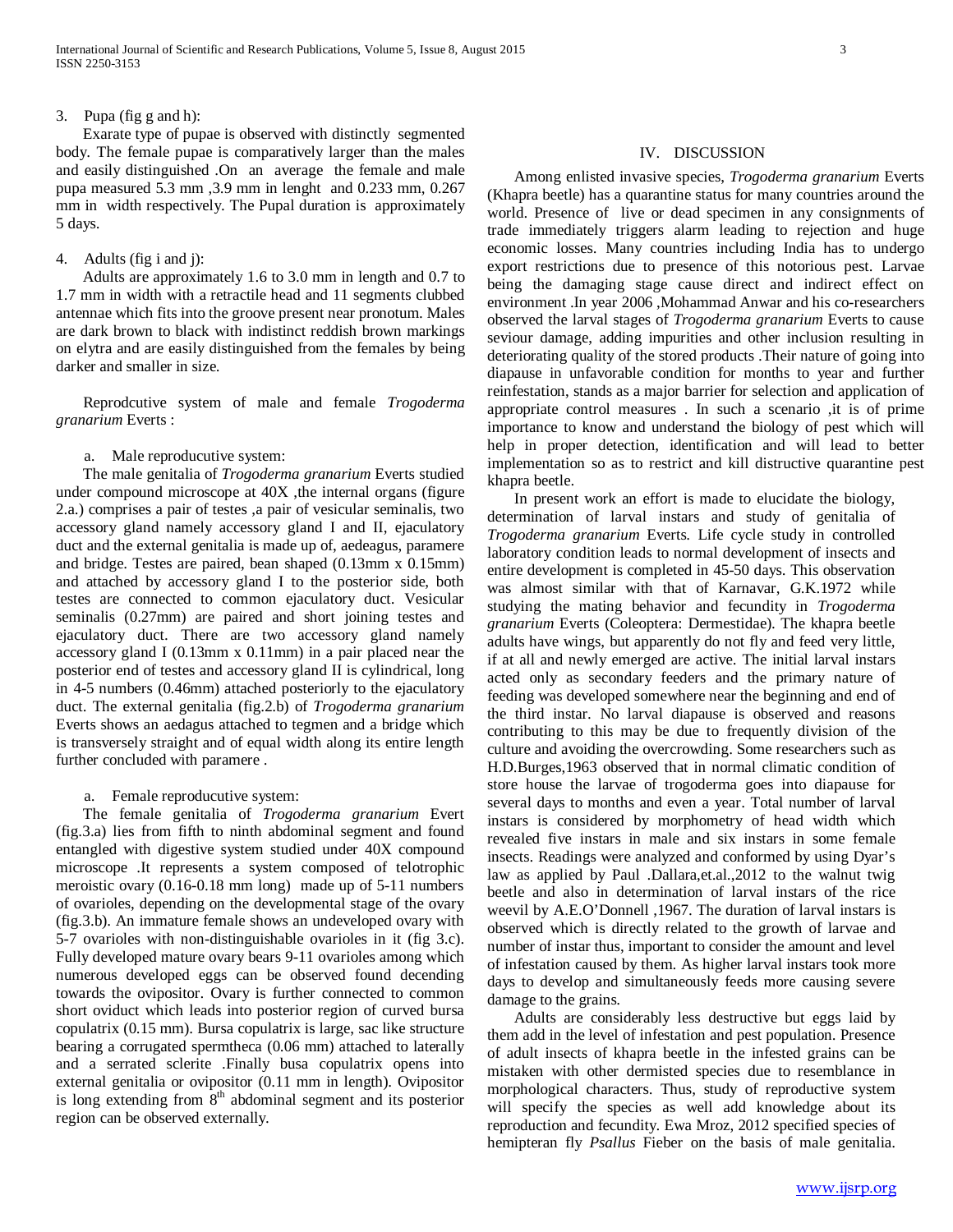Similarly, Mahmut Erbey et al.,2010 described *Lixus cardui* Oliver according to morphology of male and female genitalia. In 2005, Vaclar stejskal along with his co workers have identified and discribed the *Trogoderma* species (*T.longistosum and T.variable* ) on the basis of morphological character an genitalia. Similarly in the identification guide provided by USDA-APHIS-PPQ identifiers and in ISPM 27 different species of *Trogoderma* are distinguished based on morphological charactera and details of genitalia .In most of the records, female external and internal genitalia are discribed but details regarding the ovary have to be include. With respect to male khapra beetle only external genitalia is detailed and needs more specifications regarding the internal genitalia. For the same in the present study we have tried to detail the internal as well as external genitalia of *Trogoderma granarium* Everts, which would further help to understand the reproduction of the species leading to better control measure than present today.

#### V. CONCLUSION

 Biology and reproductive system of *Trogoderma granarium* Everts (Khapra beetle ) including external genitalia of adults is described in the present paper .Khapra beetle is rated as quarantine pest and is one of most 100 invasive pest species .Being a threat of introduction into many non khapra beetle contries, phytosanitatry measures are followed which restricted this pest on boundries. In countries where khapra beetle has already invaded and established itself, have trade restrictions reflecting in economy of that country. For this it is important to implant an effective control measure against this pest, which is possible only if one have proper knowledge of it. As external morphological characters can be confused with other similar species, reproductive system with external genitalia specifies the species additionally detailing information about its internal organs of reproduction.

#### **REFERENCES**

- [1] A K Musa and M C Dick,2009 : Lifecycle ,morphometrics and damage assessment of the Khapra beetle Trogoderma granarium Evetrs (Coleoptera:Dermestidae) on stored groundnut. Journal of agricultural science.Vol.54,No.2,135-142.
- [2] Banks, H.J.1977. Distribution and establishment of Trogoderma granarium Everts (Coleoptera: Dermestidae). Climatic and other factors. J. Stored Prod Res., 13: 183 – 202.
- [3] Burges, H.D.1963 : Studies on the dermestid beetle, Trogoderma granarium. VI. Factors inducing diapause. Bulletin of Entomological Research, 54:571-587.
- [4] El Nadi, A.H., Elhag, E.A., Zaitoon, A.A. and Al-Doghairi, M.A.,2001. Toxicity of three plant extracts to Trogoderma granarium Everts (Coleoptera: Dermestidae) Pak. J. Biol. Sci., 4:1503 – 1505.
- [5] EPPO,1990. Data sheets on Quarantine pests-Trogoderma granarium, @ http://www.eppo.org/QUARANTINE/insects/ Trogoderma\_granarium/TROGGA\_ds.pdf, A2:121.
- [6] Ewa Meoz, 2012 :The structure of the male reproductive system of the genus Psallus Fieber (Hemiptera: Heteroptera: Miridae),Polish journal of entomology,Vol.81:107=118.
- [7] Hill, P.1983: Agricultural insect pests of the tropics and their control. Cambridge Univ. Press. pp; 746.
- [8] Hsia,W.T .1987: Application of head width measurement for instar determination of Corn earworm larvae. Plant protection bulletin.29:271-282
- [9] ISPM 27, 2012 . Diagnostic protocol for PP3: Trogoderma granarium Everts.
- [10] Karnavar,G.K.1972.: Mating behavior and fecundity in Trogoderma granarium (Coleoptera: Dermestidae). Journal of Stored Product Research, 8:65-69.
- [11] Kerr, J.A.1981: Khapra beetle returns. Pest control, 49 (12): 24 25.
- [12] Leah Flaherty, Jacques Reguiere and Jon Sweeney ,2012: Number of instar and sexual dimorphism of Tetropium fuscum (Coleoptera : Cerambycidae) larvae determined by maximum likelihood can.entamol.144:720-726.
- [13] Mahmut Erbey and Selami Canadan, 2010 :Description of surface morphology in male and female genitalia of Lixus cardui Olivier,1807 (Coleoptera : Curculionidae: Lixinae) a scanning electron microscope study.Acta zoologica ulgarica, 62(3), 2010: 321-329.
- [14] Muhammad Anwar arain, Tasneem Ahmad and Muhammad Afzal,2006 : Preliminary studies on Khapra beetle Trogoderma granarium Everts infestation in wheat under lab conditions.Pak.Entomol.vol.28,No.1
- [15] Reuters, India.2006. Russia bans plant products from India due to pest. Reuters News dated Wed Jan 23, 2008, 2:46 pm IST @ http://in.reuters.com/articlePrint?articleId=INIdia-31546120080123
- [16] Vaclar stejskal,Zuzavia, Zuzana Kucherova and Jiri Hava.,2005 : Trogoderma longisetosum and Trogoderma variable (Coleoptera,Dermestidae) as twonew stored product pest for the Czech Republic. Plant protection science,Vol.41,No.1:42-45.
- [17] Zettler, J.L.; Cuperus, G.W.1990. Pesticide resistance in Tribolium castaneum (Coleoptera: Tenebrionidae) and Rhizopertha dominica (Coleoptera: Bostrychidae) in wheat. J. Econ Entomol., 83: 1677 – 1681.

#### AUTHORS

**First Author :** Nirzar.V.Kulkarni**,** Assistant director, Plant Biosecurity division , National Institute of Plant Health Management, Hyderabad, India. e.mail-

nirzarkulkarni@gmail.com

Second Author : Seema Gupta, Junior research fellow, Plant Biosecurity division , National Institute of Plant Health Management, Hyderabad, India. e.mail-

guptaseema891@gmail.com

**Third Author :** Ruchika Kataria, Senior research fellow, Plant Biosecurity division , National Institute of Plant Health Management, Hyderabad, India. e.mailruchika.kataria15@gmail.com

**Fourth Author :** Sathyanarayana.N, Director, Plant Biosecurity division, National Institute of Plant Health Management, Hyderabad, India. e.mail- n\_sathyanarayana@hotmail.com

**Corresponding Author :** Nirzar.V.Kulkarni**,** Assistant director, Plant Biosecurity division , National Institute of Plant Health Management, Hyderabad, India. e.mailnirzarkulkarni@gmail.com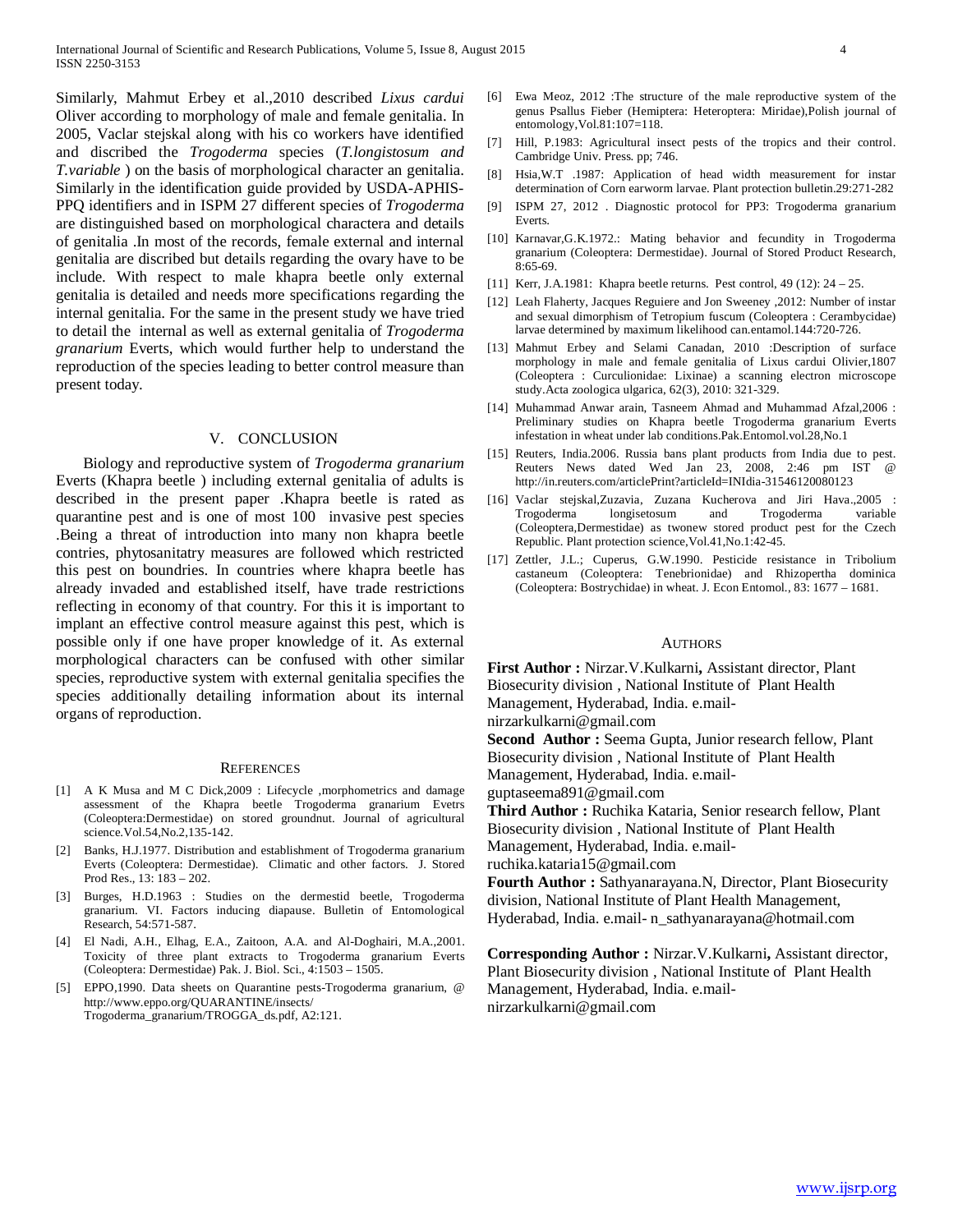

Figure 1 . Developmental stages of *Trogoderma granarium*

 a. Egg b.First instar larvae c. Second instar larvae. d.Third instar larvae. e. Fourth instar larvae. f. Fifth instar larvae. g.Pupae of male. h. Pupae of female. i.Adult male. j.Adult female .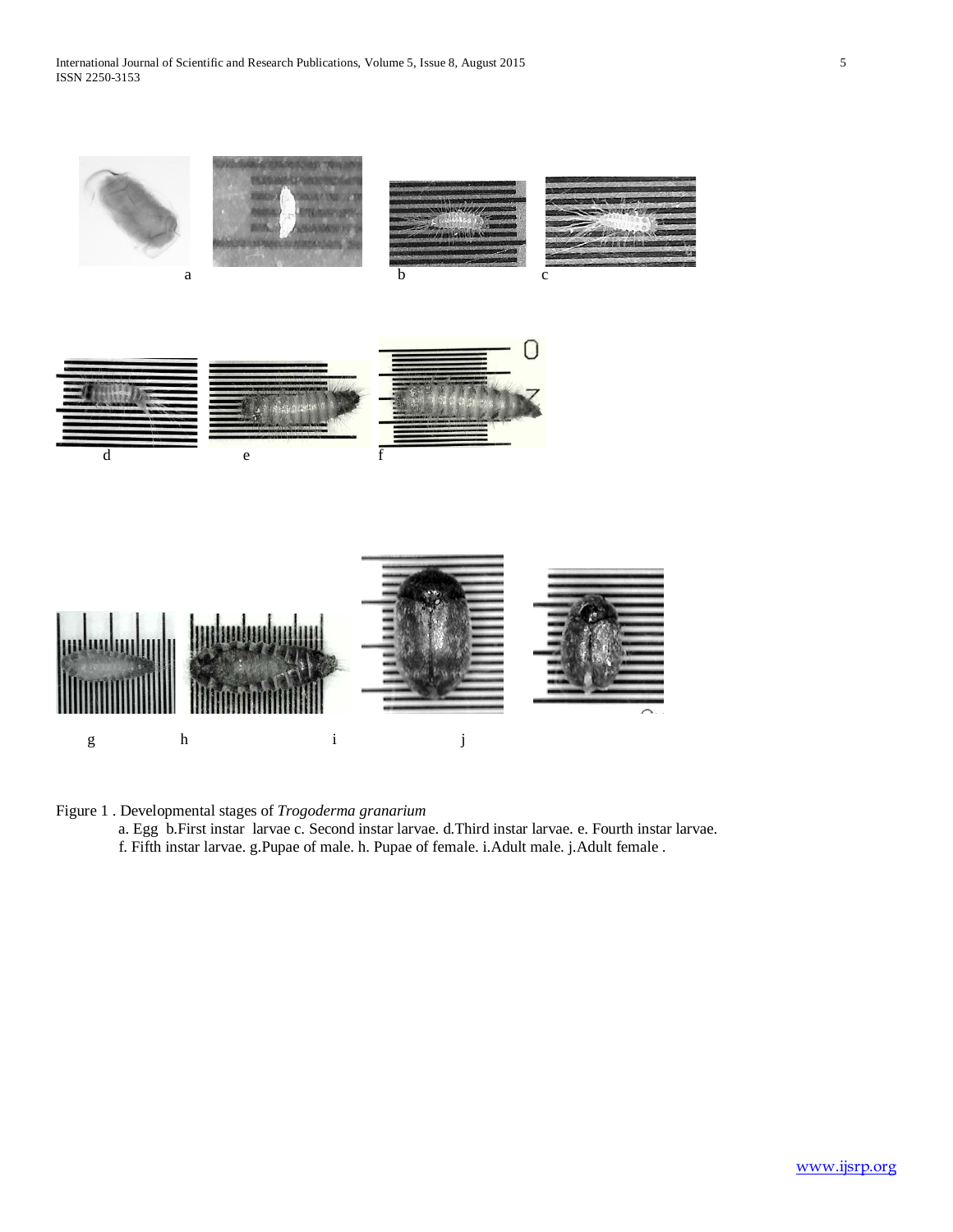International Journal of Scientific and Research Publications, Volume 5, Issue 8, August 2015 6 ISSN 2250-3153



Figure 2 : a. Male Reproductive system of adult *Trogoderma granarium* Everts b. External genitalia of *Trogoderma granarium* Everts T: testes , SV: seminal vesicle , AD I :accessory gland 1 ,AD II: accessory gland 2 ED :ejaculatory duct , A: aedeagus , P:paramere ,B: bridge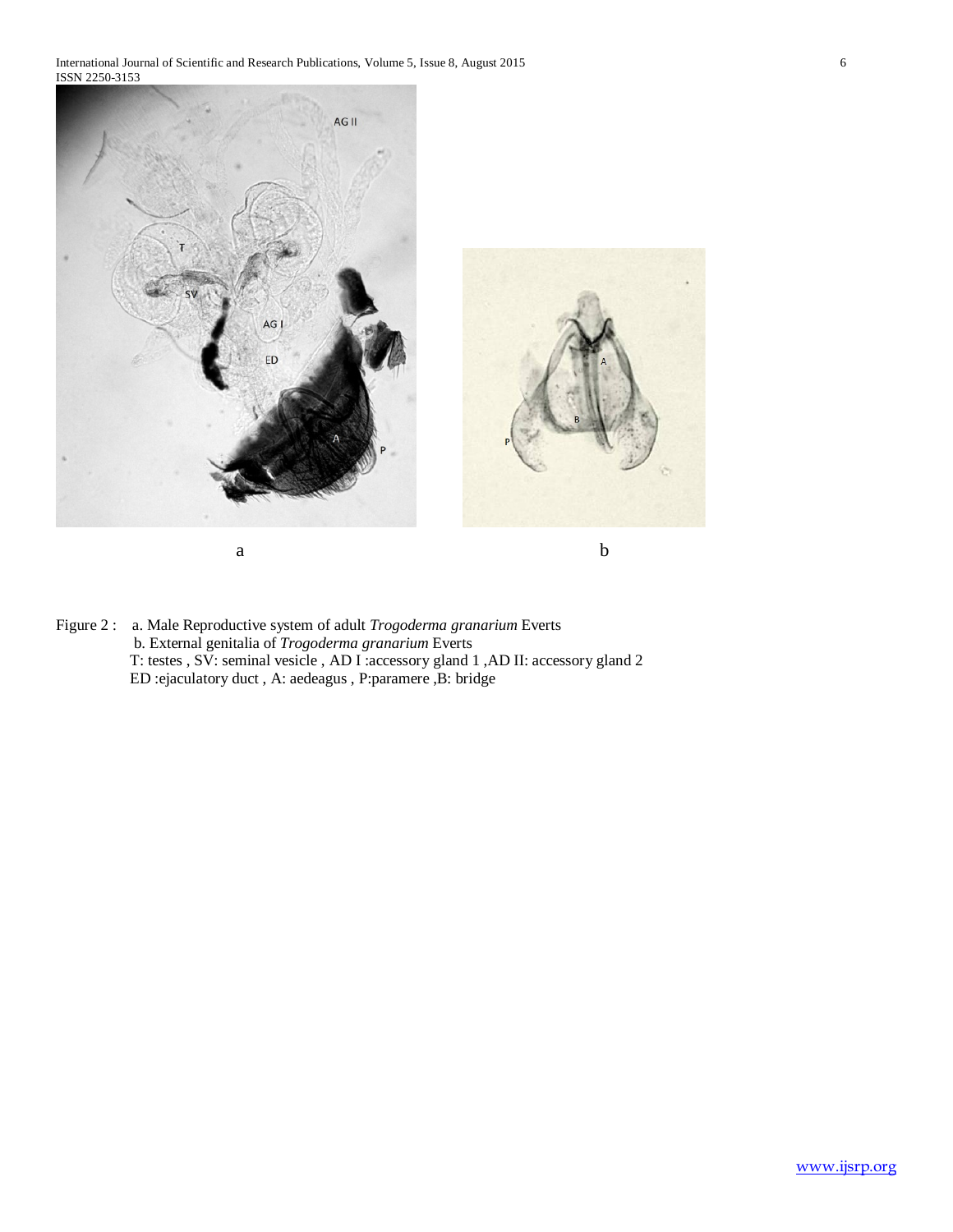



## Figure 3 : a. Female genitalia of adult *Trogoderma granarium* Everts b. Telotrophic meroistic ovary with ovarioles c. Single Ovariole OV : ovary , OVL : ovariole , S :spermathica , SL:sclerite, BC : bursa copulatrix, OVP : ovipositor

 $\mathbf{I}$  3250-31531

## Tables: **Table 1. : Different developmental parameters of larval stage (***Trogoderma granarium* **Everts ) .**

| Instar                              | Average<br>Duration of<br>Larval growth<br>$\frac{days}{9}$ | <b>Observed</b><br>Length of<br>larvae<br>(mm) | <b>Observed</b><br>capsule width<br>(mm) | head         | Calculated<br>head capsule<br>width<br>(observed<br>width<br>$\mathbf{x}$<br>Average ratio of increase<br>in $mm$ ) | Average Rate of<br>growth of head<br>capsule<br>(mm) |
|-------------------------------------|-------------------------------------------------------------|------------------------------------------------|------------------------------------------|--------------|---------------------------------------------------------------------------------------------------------------------|------------------------------------------------------|
| First                               | 1.6                                                         | $1.7 \pm 0.258$                                | $0.186 \pm 0.036$                        |              | nil                                                                                                                 | nil                                                  |
| Second                              | 2.7                                                         | $2.0 \pm 0.729$                                | $0.343 \pm 0.044$                        |              | $0.186 \times 1.6115 = 0.300$                                                                                       | 1.844                                                |
| Third                               | 7.5                                                         | $3.52 \pm 0.414$                               | $0.550 \pm 0.072$                        |              | $0.300 \times 1.6115 = 0.483$                                                                                       | 1.603                                                |
| Fourth                              | 9.6                                                         | $4.65 \pm 0.914$                               | $0.855 \pm 0.076$                        |              | $0.483 \times 1.6115 = 0.778$                                                                                       | 1.555                                                |
| Fifth                               | 10.5                                                        | $5.22 \pm 0.741$                               | $0.978 \pm 0.333$                        |              | $0.778 \times 1.6115 = 1.254$                                                                                       | 1.444                                                |
| Head capsule width of larvae/instar |                                                             |                                                |                                          |              | Length of larvae/instar                                                                                             |                                                      |
| <b>CV</b>                           |                                                             | 11.03%                                         |                                          | <b>CV</b>    |                                                                                                                     | 2.89%                                                |
| <b>SED</b>                          |                                                             | 0.038                                          |                                          | <b>SED</b>   |                                                                                                                     | 0.063                                                |
| $\mathbf{F}$                        |                                                             | 5.35                                           |                                          | $\mathbf{F}$ |                                                                                                                     | 1.56                                                 |